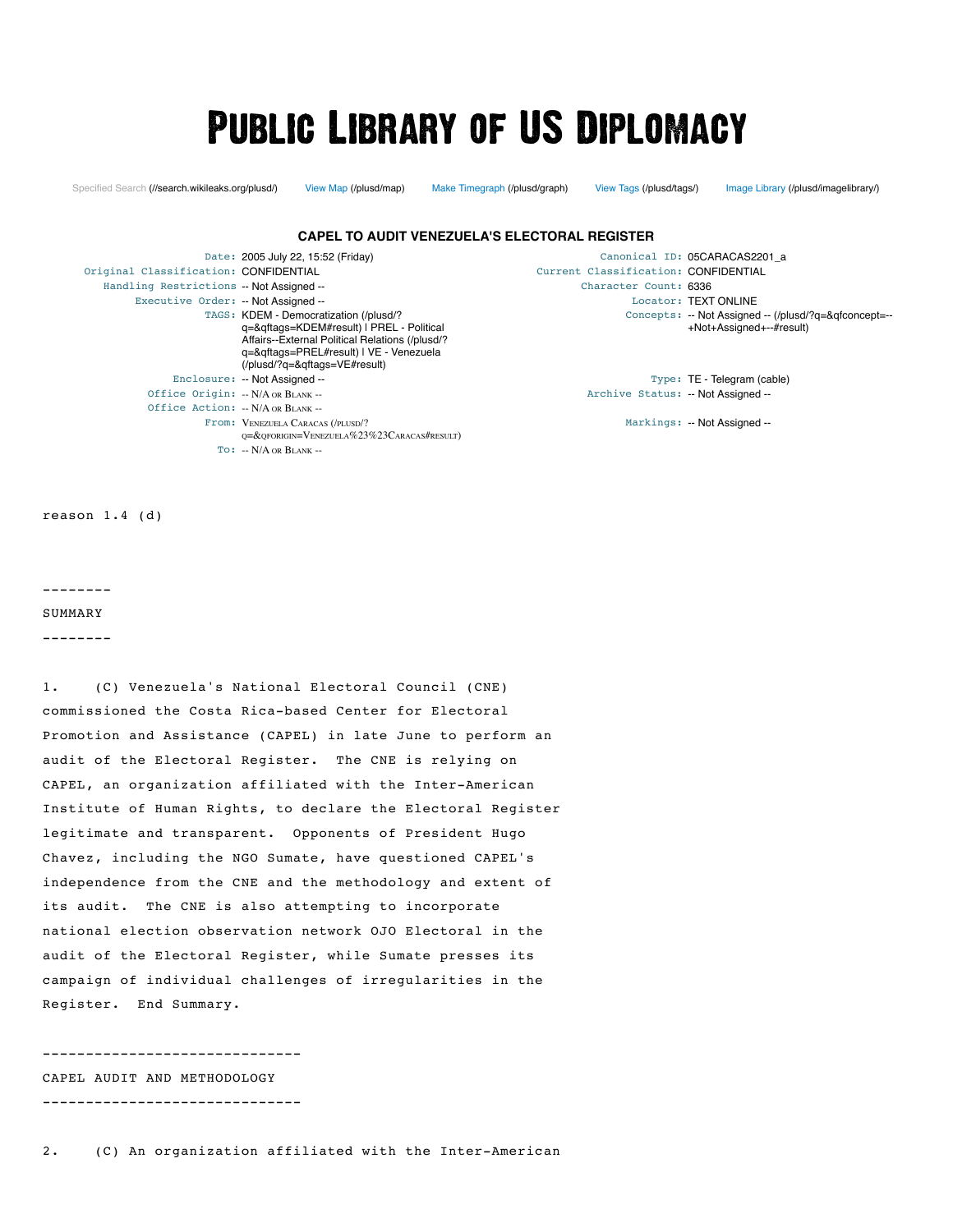Institute of Human Rights, the Costa Rica-based Center for Electoral Promotion and Assistance (CAPEL) provides technical assistance to electoral bodies in the hemisphere. CAPEL submitted the proposal for an audit of Venezuela's Electoral Register in late June, and Venezuela's National Electoral Council (CNE) accepted the proposal to sign what "appears to be" a multimillion dollar contract, according to OJO Electoral report given to PolCouns. To perform the audit, CAPEL will rely primarily on CNE officials, expertise and access. CAPEL has privately submitted the technical plan of the audit to the CNE. Scheduled to begin in late August and finish at the end of September, the six-week audit will have two parts. First, CAPEL will conduct interviews throughout the country. Next, the voter base will be audited for the deceased, prisoners, and people with other irregularities. The sample will consist of 1% of the electoral base, which corresponds to over 70,000 people. The results of the audit will include suggested reforms for the CNE to improve the electoral system.

## -------------------------------------- METHODOLOGY AND CRITICISM OF THE AUDIT --------------------------------------

3. (C) Opposition leaders have criticized CAPEL for its direct connection to the CNE. Sumate spokespersons have called CAPEL an agent of the CNE, arguing that its audit should not be a substitute for a public audit, according to press. They argue that the CNE must still release a complete Electoral Register so that public groups can perform external audits. The opposition has urged CAPEL to make its results public, but CAPEL has refused to submit them to anyone but the CNE, which has agreed that it will release them later to the public.

4. (C) Opposition leaders emphasize the need for CAPEL to not audit merely the Register, but also the Department of Immigration (Onidex), in particular by investigating its issuance of identity documents to millions in 2004 through Chavez' "Identity Mission." (Note: According to the technical proposal for the audit given to PolCouns, though it has not yet been made public, CAPEL will audit Onidex's issuance of identity documents through the Identity Mission.) Critics of the plan to audit 1% of the voter base call for a 3-5% sample, which CAPEL says is unfeasible. National Democratic Institute (NDI) contacts told Poloff that the CNE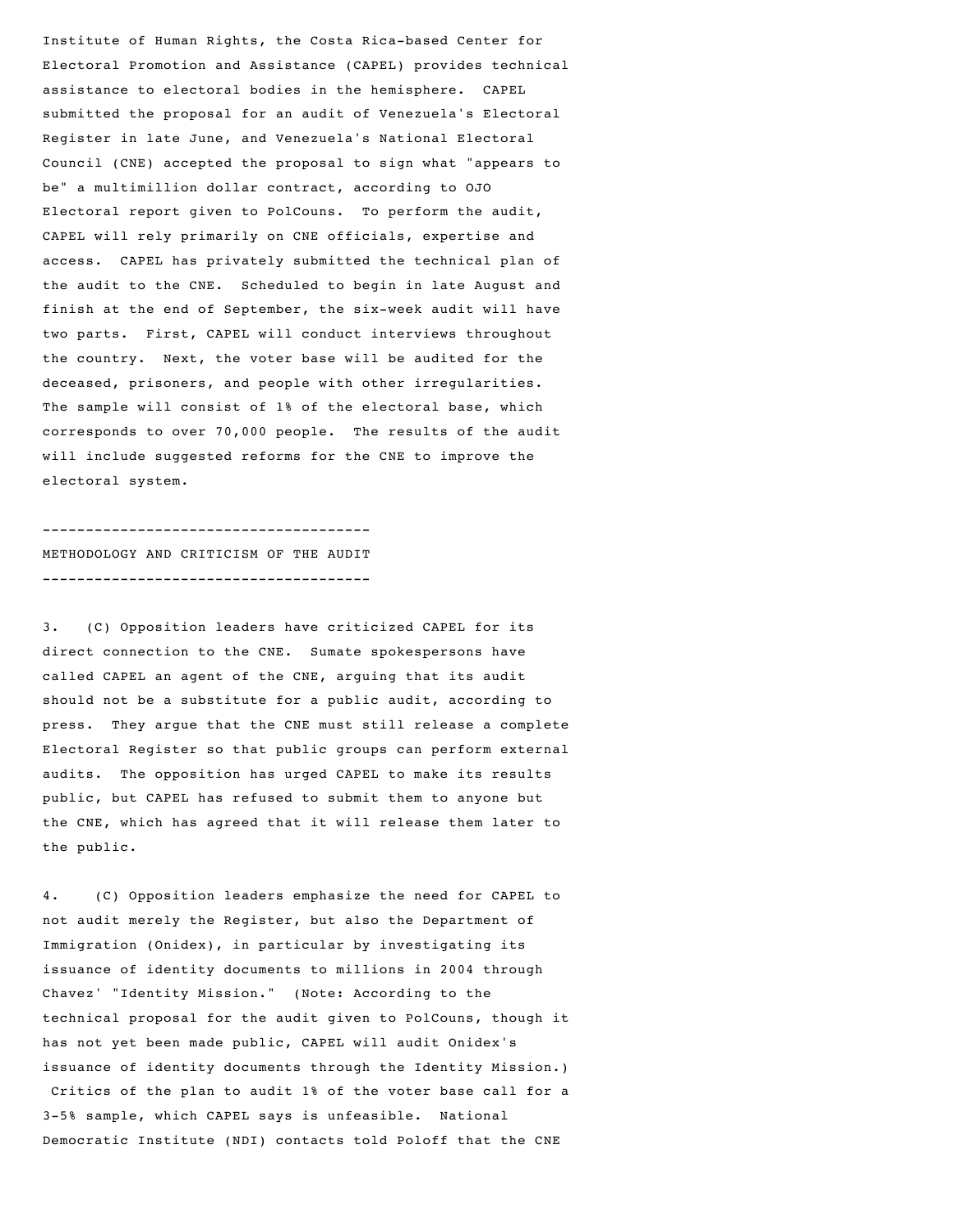will have an incentive to implement some of the reforms the CAPEL audit produces, if no more than to create a more favorable public and international image. Even with a late-September release date, NDI said that significant reforms probably will not be implemented before the December legislative elections.

5. (U) The Organic Law of Suffrage and Political Participation (LOSPP) requires the CNE to release the Register to political parties or other groups at their request. The opposition claims the CNE has failed to release the complete Electoral Register because it lacks voter addresses and dates of birth. They argue the CNE has released only names and identity card numbers, even though the LOSPP states that the Register should also include dates of birth, residences, and voting center information.

#### ----------------

ROLE OF THE OJO ----------------

6. (C) In an attempt to counter criticism, the CNE has announced it is developing roles for political parties and NGOs to play in the CAPEL audit. On 15 June, domestic observation group OJO Electoral accepted the CNE's offer to perform a particular role in the CAPEL audit. OJO plans to use the opportunity to build its national observation network in preparation for subsequent elections. The group will perform a special study of the Electoral Register, which will be complementary to the CAPEL audit. OJO has negotiated with the CNE to access the whole Electoral Register database. If access is blocked at any point, OJO plans to walk away from the process, according to OJO report given to PolCouns. OJO will use NDI for "back-up" technical assistance.

#### --------

COMMENT

--------

7. (C) The CNE is probably wagering that the results of CAPEL's audit will make their guarantee of transparency in future elections appear legitimate. However, the CAPEL audit will offer too little, too late. The audit will not be complete by the August 7 elections. By the time any meaningful reforms are implemented, by 2006 presidential elections at best, they are not likely to be of any value to